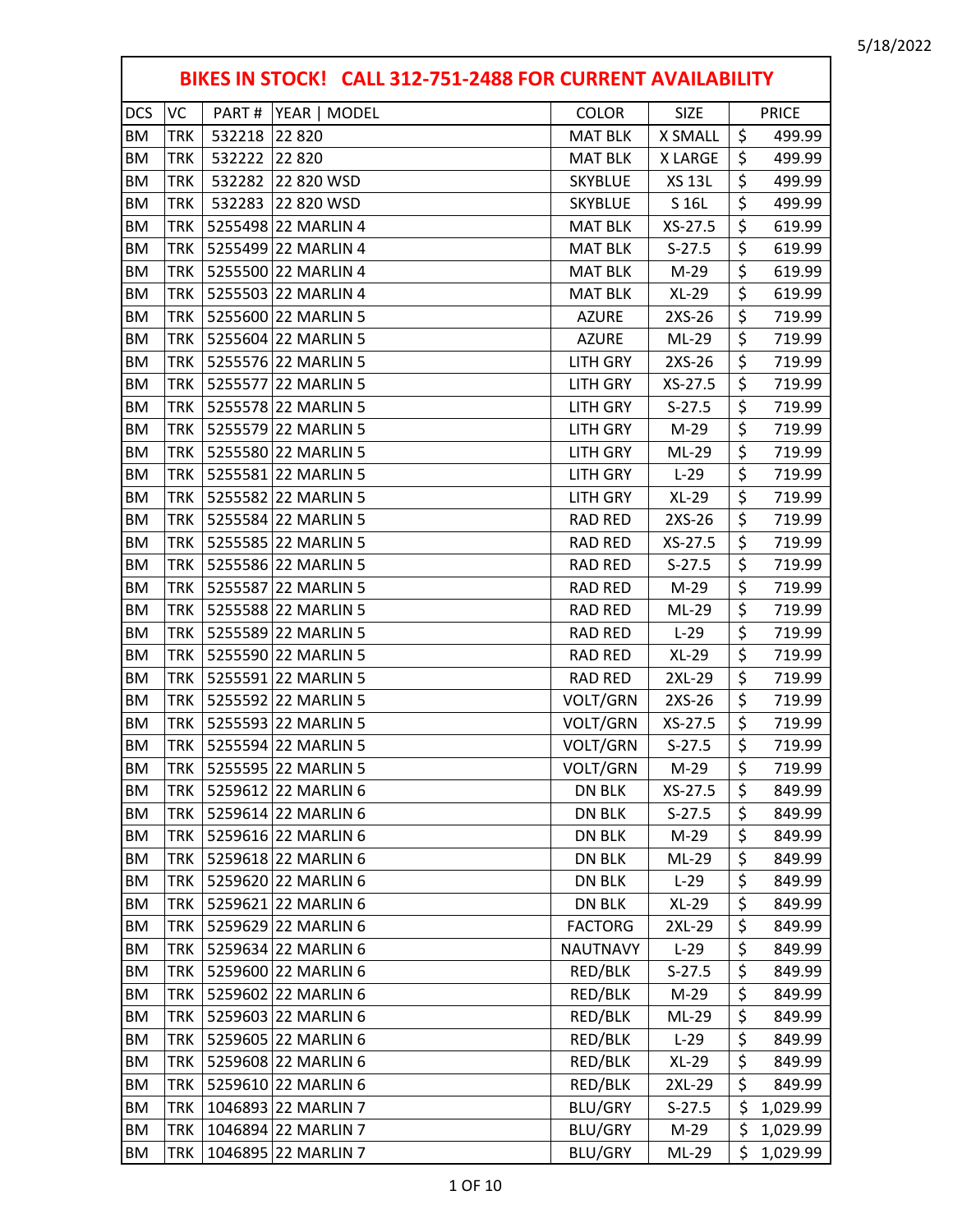|            | BIKES IN STOCK! CALL 312-751-2488 FOR CURRENT AVAILABILITY |                                 |                 |               |                                 |              |  |  |  |
|------------|------------------------------------------------------------|---------------------------------|-----------------|---------------|---------------------------------|--------------|--|--|--|
| <b>DCS</b> | VC                                                         | PART#<br>YEAR   MODEL           | <b>COLOR</b>    | <b>SIZE</b>   |                                 | <b>PRICE</b> |  |  |  |
| <b>BM</b>  | <b>TRK</b>                                                 | 1046896 22 MARLIN 7             | BLU/GRY         | $L-29$        | \$                              | 1,029.99     |  |  |  |
| <b>BM</b>  | <b>TRK</b>                                                 | 1046897 22 MARLIN 7             | BLU/GRY         | $XL-29$       | \$                              | 1,029.99     |  |  |  |
| <b>BM</b>  | TRK                                                        | 1046898 22 MARLIN 7             | <b>BLU/GRY</b>  | 2XL-29        | \$                              | 1,029.99     |  |  |  |
| <b>BM</b>  | <b>TRK</b>                                                 | 5259544 22 MARLIN 7             | MIAMI GN        | ML-29         | \$                              | 1,029.99     |  |  |  |
| <b>BM</b>  | <b>TRK</b>                                                 | 1046900 22 MARLIN 7             | YEL/RED         | $S-27.5$      | \$                              | 1,029.99     |  |  |  |
| ΒM         | <b>TRK</b>                                                 | 1046901 22 MARLIN 7             | YEL/RED         | $M-29$        | \$                              | 1,029.99     |  |  |  |
| <b>BM</b>  | <b>TRK</b>                                                 | 1046902 22 MARLIN 7             | YEL/RED         | ML-29         | \$                              | 1,029.99     |  |  |  |
| <b>BM</b>  | <b>TRK</b>                                                 | 1046903 22 MARLIN 7             | YEL/RED         | $L-29$        | \$                              | 1,029.99     |  |  |  |
| BM         | <b>TRK</b>                                                 | 1046904 22 MARLIN 7             | YEL/RED         | <b>XL-29</b>  | \$                              | 1,029.99     |  |  |  |
| ΒM         | <b>TRK</b>                                                 | 1046905 22 MARLIN 7             | YEL/RED         | 2XL-29        | \$                              | 1,029.99     |  |  |  |
| <b>BM</b>  | <b>TRK</b>                                                 | 5256186 22 MARLIN 8             | <b>BLU/BLK</b>  | 2XS-26        | \$                              | 1,329.99     |  |  |  |
| <b>BM</b>  | <b>TRK</b>                                                 | 5256187 22 MARLIN 8             | <b>BLU/BLK</b>  | XS-27.5       | \$                              | 1,329.99     |  |  |  |
| <b>BM</b>  | <b>TRK</b>                                                 | 5256189 22 MARLIN 8             | <b>BLU/BLK</b>  | $M-29$        | \$                              | 1,329.99     |  |  |  |
| <b>BM</b>  | <b>TRK</b>                                                 | 5256192 22 MARLIN 8             | <b>BLU/BLK</b>  | $XL-29$       | \$                              | 1,329.99     |  |  |  |
| ΒM         | <b>TRK</b>                                                 | 5256195 22 MARLIN 8             | RED/BLU         | XS-27.5       | \$                              | 1,329.99     |  |  |  |
| <b>BM</b>  | <b>TRK</b>                                                 | 5260206 22 ROSCOE 6             | OLV/BLU         | X LARGE       | \$                              | 1,179.99     |  |  |  |
| <b>BM</b>  | <b>TRK</b>                                                 | 5260221 22 X-CALIBER 9          | <b>ALP BLUE</b> | 2XL-29        | \$                              | 1,929.99     |  |  |  |
| <b>BMS</b> | <b>TRK</b>                                                 | 1043209 22 FUEL EX 7            | BLK/RED         | 2XL-29        | \$                              | 3,499.99     |  |  |  |
| <b>BMS</b> | <b>TRK</b>                                                 | 5259231 22 FUEL EX 7            | DK PRISM        | $M-29$        | \$                              | 3,499.99     |  |  |  |
| <b>BMS</b> | <b>TRK</b>                                                 | 5259233 22 FUEL EX 7            | DK PRISM        | $L-29$        | \$                              | 3,499.99     |  |  |  |
| <b>BMS</b> | <b>TRK</b>                                                 | 5259234 22 FUEL EX 7            | DK PRISM        | $XL-29$       | \$                              | 3,499.99     |  |  |  |
| <b>BMS</b> | <b>TRK</b>                                                 | 5259263 22 FUEL EX 8            | BLU/BLU         | $S-27.5$      | \$                              | 3,929.99     |  |  |  |
| <b>BMS</b> | <b>TRK</b>                                                 | 5259744 22 TOP FUEL 7           | <b>MAT BLK</b>  | <b>MEDIUM</b> | \$                              | 3,529.99     |  |  |  |
| BH         | <b>TRK</b>                                                 | 1042762 22 VERVE 1 DISC         | <b>BLACK</b>    | SMALL         | \$                              | 679.99       |  |  |  |
| BH         | <b>TRK</b>                                                 | 1042763 22 VERVE 1 DISC         | <b>BLACK</b>    | <b>MEDIUM</b> | \$                              | 679.99       |  |  |  |
| BH         | <b>TRK</b>                                                 | 1042764 22 VERVE 1 DISC         | <b>BLACK</b>    | LARGE         | $\overline{\boldsymbol{\zeta}}$ | 679.99       |  |  |  |
| BH         | <b>TRK</b>                                                 | 1042765 22 VERVE 1 DISC         | <b>BLACK</b>    | X LARGE       | \$                              | 679.99       |  |  |  |
| BH         | TRK                                                        | 1042766 22 VERVE 1 DISC         | ORANGE          | SMALL         | \$                              | 679.99       |  |  |  |
| BH         | TRK                                                        | 1042767 22 VERVE 1 DISC         | ORANGE          | <b>MEDIUM</b> | Ş                               | 679.99       |  |  |  |
| BH         | TRK                                                        | 1042768 22 VERVE 1 DISC         | <b>ORANGE</b>   | LARGE         | \$                              | 679.99       |  |  |  |
| BH         | TRK                                                        | 1042769 22 VERVE 1 DISC         | ORANGE          | X LARGE       | \$                              | 679.99       |  |  |  |
| BH         | TRK                                                        | 5258880 22 VERVE 1 DISC LOWSTEP | <b>DN BLACK</b> | X SMALL       | \$                              | 679.99       |  |  |  |
| BH         | TRK                                                        | 1042770 22 VERVE 1 DISC LOWSTEP | <b>DN BLACK</b> | SMALL         | \$                              | 679.99       |  |  |  |
| BH         | TRK                                                        | 1042771 22 VERVE 1 DISC LOWSTEP | <b>DN BLACK</b> | <b>MEDIUM</b> | \$                              | 679.99       |  |  |  |
| BH         | TRK                                                        | 1042772 22 VERVE 1 DISC LOWSTEP | <b>DN BLACK</b> | LARGE         | \$                              | 679.99       |  |  |  |
| BH         | TRK                                                        | 5258881 22 VERVE 1 DISC LOWSTEP | <b>ERAWHITE</b> | X SMALL       | \$                              | 679.99       |  |  |  |
| BH         | TRK                                                        | 1042774 22 VERVE 1 DISC LOWSTEP | <b>ERAWHITE</b> | SMALL         | \$                              | 679.99       |  |  |  |
| BH         | TRK                                                        | 1042775 22 VERVE 1 DISC LOWSTEP | <b>ERAWHITE</b> | <b>MEDIUM</b> | \$                              | 679.99       |  |  |  |
| BH         | TRK                                                        | 1042776 22 VERVE 1 DISC LOWSTEP | <b>ERAWHITE</b> | LARGE         | \$                              | 679.99       |  |  |  |
| BH         | TRK                                                        | 1042778 22 VERVE 2 DISC         | <b>LITH GRY</b> | SMALL         | \$                              | 799.99       |  |  |  |
| BH         | TRK                                                        | 1042779 22 VERVE 2 DISC         | <b>LITH GRY</b> | <b>MEDIUM</b> | \$                              | 799.99       |  |  |  |
| BH         | TRK                                                        | 1042780 22 VERVE 2 DISC         | LITH GRY        | LARGE         | \$                              | 799.99       |  |  |  |
| BH         | TRK                                                        | 1042781 22 VERVE 2 DISC         | <b>LITH GRY</b> | X LARGE       | \$                              | 799.99       |  |  |  |
| BH         | TRK                                                        | 1042782 22 VERVE 2 DISC         | <b>RAGE RED</b> | SMALL         | \$                              | 799.99       |  |  |  |
| BH         | TRK                                                        | 1042783 22 VERVE 2 DISC         | <b>RAGE RED</b> | <b>MEDIUM</b> | \$                              | 799.99       |  |  |  |
| BH         | TRK                                                        | 1042784 22 VERVE 2 DISC         | <b>RAGE RED</b> | LARGE         | \$                              | 799.99       |  |  |  |

г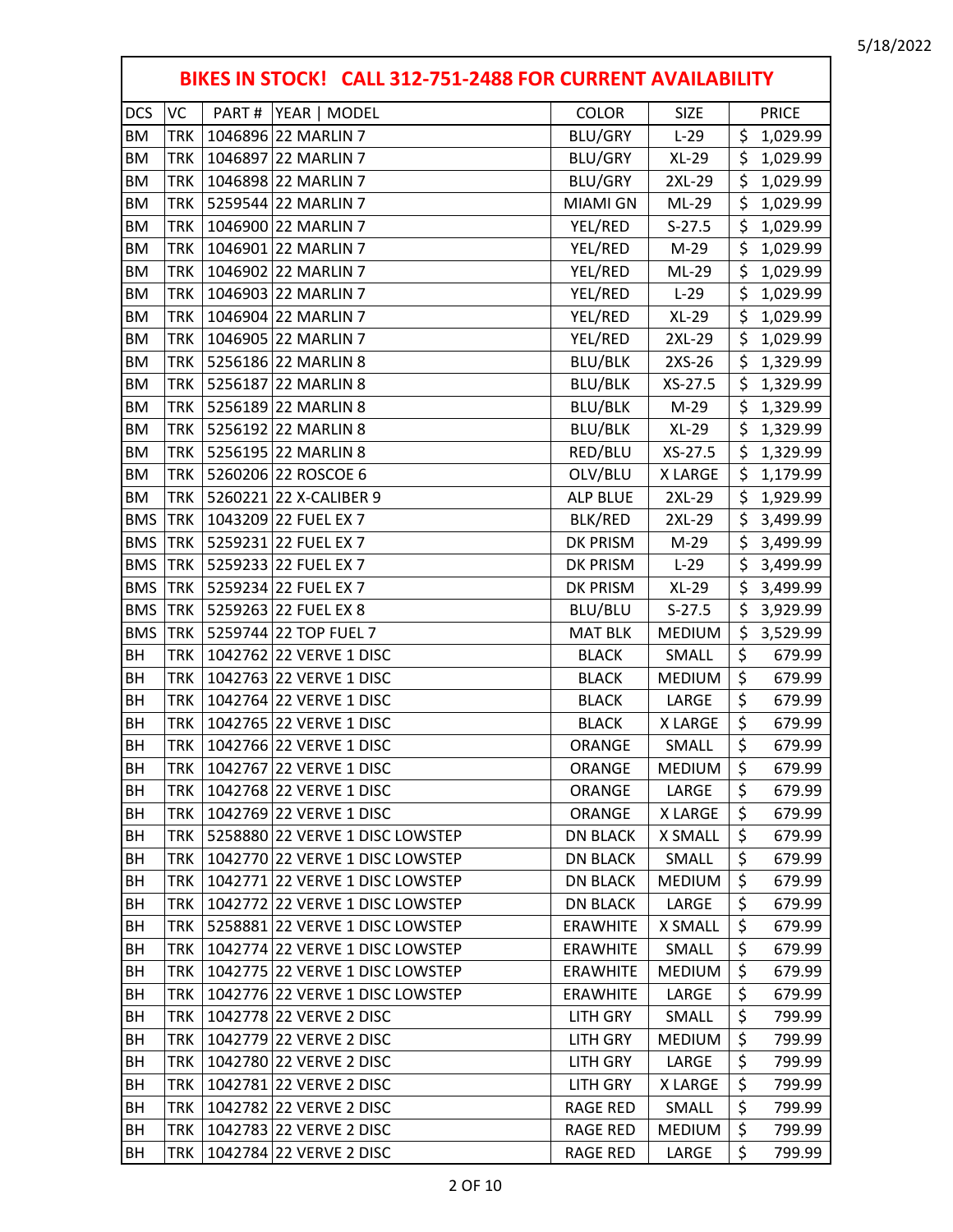٦

|            | BIKES IN STOCK! CALL 312-751-2488 FOR CURRENT AVAILABILITY |                                 |  |                 |               |                    |              |  |  |
|------------|------------------------------------------------------------|---------------------------------|--|-----------------|---------------|--------------------|--------------|--|--|
| <b>DCS</b> | VC                                                         | PART#<br>YEAR   MODEL           |  | <b>COLOR</b>    | <b>SIZE</b>   |                    | <b>PRICE</b> |  |  |
| BH         | TRK                                                        | 1042785 22 VERVE 2 DISC         |  | <b>RAGE RED</b> | X LARGE       | \$                 | 799.99       |  |  |
| BН         | TRK                                                        | 5258884 22 VERVE 2 DISC LOWSTEP |  | <b>LITH GRY</b> | X SMALL       | \$                 | 799.99       |  |  |
| <b>BH</b>  | TRK                                                        | 1042786 22 VERVE 2 DISC LOWSTEP |  | <b>LITH GRY</b> | SMALL         | \$                 | 799.99       |  |  |
| BH         | TRK                                                        | 1042787 22 VERVE 2 DISC LOWSTEP |  | <b>LITH GRY</b> | <b>MEDIUM</b> | \$                 | 799.99       |  |  |
| BH         | TRK                                                        | 1042788 22 VERVE 2 DISC LOWSTEP |  | <b>LITH GRY</b> | LARGE         | \$                 | 799.99       |  |  |
| BH         | <b>TRK</b>                                                 | 1042789 22 VERVE 2 DISC LOWSTEP |  | <b>LITH GRY</b> | <b>XLARGE</b> | \$                 | 799.99       |  |  |
| BH         | TRK                                                        | 5258885 22 VERVE 2 DISC LOWSTEP |  | <b>RAGE RED</b> | X SMALL       | \$                 | 799.99       |  |  |
| BH         | TRK                                                        | 1042790 22 VERVE 2 DISC LOWSTEP |  | <b>RAGE RED</b> | SMALL         | \$                 | 799.99       |  |  |
| BH         | TRK                                                        | 1042791 22 VERVE 2 DISC LOWSTEP |  | <b>RAGE RED</b> | <b>MEDIUM</b> | \$                 | 799.99       |  |  |
| BH         | TRK                                                        | 1042792 22 VERVE 2 DISC LOWSTEP |  | <b>RAGE RED</b> | LARGE         | \$                 | 799.99       |  |  |
| BH         | TRK                                                        | 1042793 22 VERVE 2 DISC LOWSTEP |  | <b>RAGE RED</b> | X LARGE       | \$                 | 799.99       |  |  |
| BH         | TRK                                                        | 1042802 22 VERVE 3 DISC         |  | <b>GUNMETAL</b> | SMALL         | \$                 | 999.99       |  |  |
| BH         | TRK                                                        | 1042803 22 VERVE 3 DISC         |  | <b>GUNMETAL</b> | <b>MEDIUM</b> | \$                 | 999.99       |  |  |
| BH         | TRK                                                        | 1042804 22 VERVE 3 DISC         |  | <b>GUNMETAL</b> | LARGE         | \$                 | 999.99       |  |  |
| BH         | <b>TRK</b>                                                 | 1042805 22 VERVE 3 DISC         |  | <b>GUNMETAL</b> | X LARGE       | \$                 | 999.99       |  |  |
| BH         | TRK                                                        | 1042806 22 VERVE 3 DISC         |  | <b>MUL BLUE</b> | SMALL         | \$                 | 999.99       |  |  |
| BH         | TRK                                                        | 1042807 22 VERVE 3 DISC         |  | <b>MUL BLUE</b> | <b>MEDIUM</b> | \$                 | 999.99       |  |  |
| BH         | TRK                                                        | 1042808 22 VERVE 3 DISC         |  | <b>MUL BLUE</b> | LARGE         | \$                 | 999.99       |  |  |
| BH         | TRK                                                        | 1042809 22 VERVE 3 DISC         |  | <b>MUL BLUE</b> | <b>XLARGE</b> | \$                 | 999.99       |  |  |
| BH         | <b>TRK</b>                                                 | 5258889 22 VERVE 3 DISC LOWSTEP |  | <b>PURPLE</b>   | X SMALL       | \$                 | 999.99       |  |  |
| BH         | TRK                                                        | 1042816 22 VERVE 3 DISC LOWSTEP |  | <b>PURPLE</b>   | LARGE         | \$                 | 999.99       |  |  |
| BH         | <b>TRK</b>                                                 | 5258888 22 VERVE 3 DISC LOWSTEP |  | <b>QSILVER</b>  | X SMALL       | \$                 | 999.99       |  |  |
| BH         | TRK                                                        | 1042811 22 VERVE 3 DISC LOWSTEP |  | <b>QSILVER</b>  | <b>MEDIUM</b> | \$                 | 999.99       |  |  |
| BH         | TRK                                                        | 1042812 22 VERVE 3 DISC LOWSTEP |  | <b>QSILVER</b>  | LARGE         | \$                 | 999.99       |  |  |
| <b>BHF</b> | <b>TRK</b>                                                 | 5253111 21 FX 4 DISC            |  | BLK/RED         | <b>MEDIUM</b> | \$                 | 1,049.99     |  |  |
| <b>BHF</b> | TRK                                                        | 5253113 21 FX 4 DISC            |  | <b>BLK/RED</b>  | X LARGE       | \$                 | 1,049.99     |  |  |
| <b>BHF</b> | <b>TRK</b>                                                 | 600009<br>21 FX SPORT CARBON 4  |  | GRN/SMOK        | <b>MEDIUM</b> | \$                 | 1,819.99     |  |  |
| <b>BHF</b> | <b>TRK</b>                                                 | 21 FX SPORT CARBON 4<br>600011  |  | GRN/SMOK        | X LARGE       | $\mathsf{\dot{S}}$ | 1,819.99     |  |  |
| <b>BHF</b> | <b>TRK</b>                                                 | 600016 21 FX SPORT CARBON 4     |  | SIL/SMOK        | X LARGE       | \$                 | 1,819.99     |  |  |
| <b>BHF</b> | TRK                                                        | 1042794 22 FX 1                 |  | <b>LITH GRY</b> | SMALL         | \$                 | 599.99       |  |  |
| <b>BHF</b> | TRK                                                        | 1042795 22 FX 1                 |  | <b>LITH GRY</b> | <b>MEDIUM</b> | \$                 | 599.99       |  |  |
| <b>BHF</b> | TRK                                                        | 1042796 22 FX 1                 |  | <b>LITH GRY</b> | LARGE         | \$                 | 599.99       |  |  |
| <b>BHF</b> | TRK                                                        | 1042797 22 FX 1                 |  | <b>LITH GRY</b> | X LARGE       | \$                 | 599.99       |  |  |
| <b>BHF</b> | TRK                                                        | 1042799 22 FX 1 .STAGGER        |  | <b>LITH GRY</b> | SMALL         | \$                 | 599.99       |  |  |
| <b>BHF</b> | TRK                                                        | 1042800 22 FX 1 .STAGGER        |  | <b>LITH GRY</b> | <b>MEDIUM</b> | \$                 | 599.99       |  |  |
| <b>BHF</b> | TRK                                                        | 5258670 22 FX 1 DISC            |  | <b>RAGE RED</b> | X SMALL       | \$                 | 679.99       |  |  |
| <b>BHF</b> | TRK                                                        | 5258238 22 FX 1 DISC            |  | <b>RAGE RED</b> | SMALL         | \$                 | 679.99       |  |  |
| <b>BHF</b> | TRK                                                        | 5258239 22 FX 1 DISC            |  | <b>RAGE RED</b> | <b>MEDIUM</b> | \$                 | 679.99       |  |  |
| <b>BHF</b> | TRK                                                        | 5258240 22 FX 1 DISC            |  | <b>RAGE RED</b> | LARGE         | \$                 | 679.99       |  |  |
| <b>BHF</b> | TRK                                                        | 5258241 22 FX 1 DISC            |  | <b>RAGE RED</b> | X LARGE       | \$                 | 679.99       |  |  |
| <b>BHF</b> | TRK                                                        | 5258242 22 FX 1 DISC            |  | <b>RAGE RED</b> | 2X LARGE      | \$                 | 679.99       |  |  |
| <b>BHF</b> | TRK                                                        | 5258669 22 FX 1 DISC            |  | TRK BLK         | X SMALL       | \$                 | 679.99       |  |  |
| <b>BHF</b> | TRK                                                        | 5258233 22 FX 1 DISC            |  | TRK BLK         | SMALL         | \$                 | 679.99       |  |  |
| <b>BHF</b> | <b>TRK</b>                                                 | 5258234 22 FX 1 DISC            |  | TRK BLK         | <b>MEDIUM</b> | \$                 | 679.99       |  |  |
| <b>BHF</b> | TRK                                                        | 5258235 22 FX 1 DISC            |  | <b>TRK BLK</b>  | LARGE         | \$                 | 679.99       |  |  |
| <b>BHF</b> |                                                            | TRK   5258236 22 FX 1 DISC      |  | TRK BLK         | X LARGE       | \$                 | 679.99       |  |  |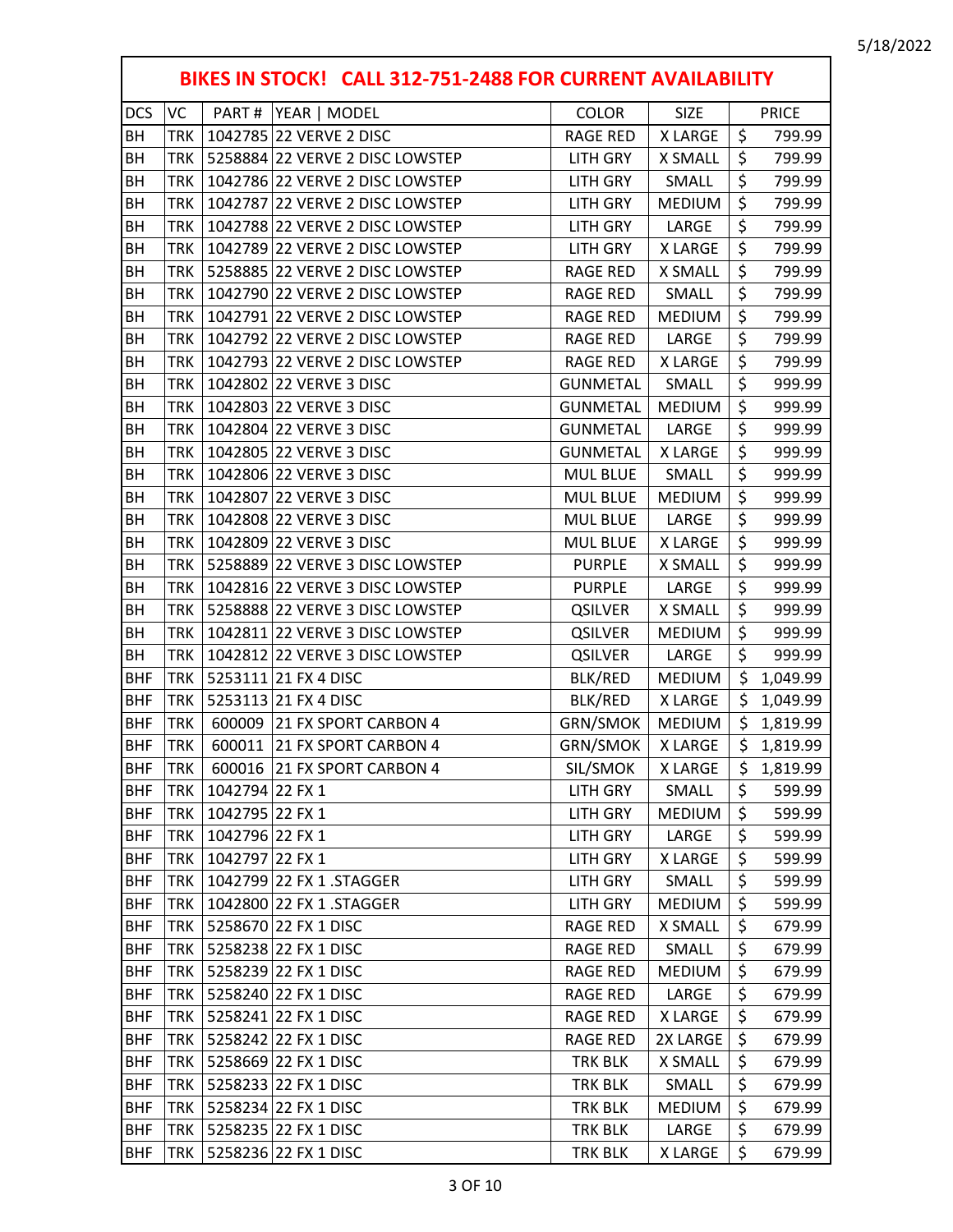|            | BIKES IN STOCK! CALL 312-751-2488 FOR CURRENT AVAILABILITY |  |                               |                 |                |                    |              |  |  |
|------------|------------------------------------------------------------|--|-------------------------------|-----------------|----------------|--------------------|--------------|--|--|
| <b>DCS</b> | VC                                                         |  | PART #  YEAR   MODEL          | <b>COLOR</b>    | <b>SIZE</b>    |                    | <b>PRICE</b> |  |  |
| <b>BHF</b> | <b>TRK</b>                                                 |  | 5258237 22 FX 1 DISC          | TRK BLK         | 2X LARGE       | $\zeta$            | 679.99       |  |  |
| <b>BHF</b> | <b>TRK</b>                                                 |  | 5258261 22 FX 1 DISC STAGGER  | <b>GUNMETAL</b> | SMALL          | \$                 | 679.99       |  |  |
| <b>BHF</b> | <b>TRK</b>                                                 |  | 5258262 22 FX 1 DISC STAGGER  | <b>GUNMETAL</b> | <b>MEDIUM</b>  | \$                 | 679.99       |  |  |
| <b>BHF</b> | <b>TRK</b>                                                 |  | 5258263 22 FX 1 DISC STAGGER  | <b>GUNMETAL</b> | LARGE          | \$                 | 679.99       |  |  |
| <b>BHF</b> | <b>TRK</b>                                                 |  | 5258673 22 FX 2 DISC          | <b>LITH GRY</b> | X SMALL        | \$                 | 779.99       |  |  |
| <b>BHF</b> | <b>TRK</b>                                                 |  | 5258267 22 FX 2 DISC          | <b>LITH GRY</b> | SMALL          | \$                 | 779.99       |  |  |
| <b>BHF</b> | <b>TRK</b>                                                 |  | 5258268 22 FX 2 DISC          | <b>LITH GRY</b> | <b>MEDIUM</b>  | \$                 | 779.99       |  |  |
| <b>BHF</b> | <b>TRK</b>                                                 |  | 5258269 22 FX 2 DISC          | <b>LITH GRY</b> | LARGE          | \$                 | 779.99       |  |  |
| <b>BHF</b> | <b>TRK</b>                                                 |  | 5258270 22 FX 2 DISC          | <b>LITH GRY</b> | <b>XLARGE</b>  | \$                 | 779.99       |  |  |
| <b>BHF</b> | <b>TRK</b>                                                 |  | 5258271 22 FX 2 DISC          | <b>LITH GRY</b> | 2X LARGE       | \$                 | 779.99       |  |  |
| <b>BHF</b> | <b>TRK</b>                                                 |  | 5258674 22 FX 2 DISC          | <b>VIPERRED</b> | X SMALL        | \$                 | 779.99       |  |  |
| <b>BHF</b> | <b>TRK</b>                                                 |  | 5258272 22 FX 2 DISC          | <b>VIPERRED</b> | SMALL          | \$                 | 779.99       |  |  |
| <b>BHF</b> | <b>TRK</b>                                                 |  | 5258273 22 FX 2 DISC          | <b>VIPERRED</b> | <b>MEDIUM</b>  | \$                 | 779.99       |  |  |
| <b>BHF</b> | <b>TRK</b>                                                 |  | 5258274 22 FX 2 DISC          | <b>VIPERRED</b> | LARGE          | \$                 | 779.99       |  |  |
| <b>BHF</b> | <b>TRK</b>                                                 |  | 5258275 22 FX 2 DISC          | <b>VIPERRED</b> | X LARGE        | \$                 | 779.99       |  |  |
| <b>BHF</b> | <b>TRK</b>                                                 |  | 5258276 22 FX 2 DISC          | <b>VIPERRED</b> | 2X LARGE       | \$                 | 779.99       |  |  |
| <b>BHF</b> | <b>TRK</b>                                                 |  | 5258286 22 FX 2 DISC STAGGER  | <b>LITH GRY</b> | SMALL          | \$                 | 779.99       |  |  |
| <b>BHF</b> | <b>TRK</b>                                                 |  | 5258288 22 FX 2 DISC STAGGER  | <b>LITH GRY</b> | <b>MEDIUM</b>  | \$                 | 779.99       |  |  |
| <b>BHF</b> | <b>TRK</b>                                                 |  | 5258290 22 FX 2 DISC STAGGER  | <b>LITH GRY</b> | LARGE          | \$                 | 779.99       |  |  |
| <b>BHF</b> | <b>TRK</b>                                                 |  | 5258292 22 FX 2 DISC STAGGER  | <b>VIPERRED</b> | SMALL          | \$                 | 779.99       |  |  |
| <b>BHF</b> | <b>TRK</b>                                                 |  | 5258296 22 FX 2 DISC STAGGER  | <b>VIPERRED</b> | LARGE          | \$                 | 779.99       |  |  |
| <b>BHF</b> | <b>TRK</b>                                                 |  | 5258693 22 FX 3 DISC          | BLU/BLU         | X SMALL        | \$                 | 999.99       |  |  |
| <b>BHF</b> | <b>TRK</b>                                                 |  | 5258694 22 FX 3 DISC          | BLU/BLU         | SMALL          | \$                 | 999.99       |  |  |
| <b>BHF</b> | <b>TRK</b>                                                 |  | 5258695 22 FX 3 DISC          | BLU/BLU         | <b>MEDIUM</b>  | \$                 | 999.99       |  |  |
| <b>BHF</b> | <b>TRK</b>                                                 |  | 5258696 22 FX 3 DISC          | BLU/BLU         | LARGE          | $\overline{\xi}$   | 999.99       |  |  |
| <b>BHF</b> | <b>TRK</b>                                                 |  | 5258682 22 FX 3 DISC          | <b>DN BLACK</b> | SMALL          | \$                 | 999.99       |  |  |
| <b>BHF</b> | <b>TRK</b>                                                 |  | 5258683 22 FX 3 DISC          | <b>DN BLACK</b> | <b>MEDIUM</b>  | $\zeta$            | 999.99       |  |  |
| <b>BHF</b> | <b>TRK</b>                                                 |  | 5258685 22 FX 3 DISC          | <b>DN BLACK</b> | <b>X LARGE</b> | $\mathsf{\dot{S}}$ | 999.99       |  |  |
| <b>BHF</b> | <b>TRK</b>                                                 |  | 5258686 22 FX 3 DISC          | <b>DN BLACK</b> | 2X LARGE       | \$                 | 999.99       |  |  |
| <b>BHF</b> | <b>TRK</b>                                                 |  | 5259432 22 FX 3 DISC STAGGER  | <b>DN BLACK</b> | SMALL          | \$                 | 999.99       |  |  |
| <b>BHF</b> | <b>TRK</b>                                                 |  | 5259433 22 FX 3 DISC STAGGER  | <b>DN BLACK</b> | <b>MEDIUM</b>  | \$                 | 999.99       |  |  |
| <b>BHF</b> | <b>TRK</b>                                                 |  | 5267817 22 FX SPORT 4         | <b>AQUA GRN</b> | X SMALL        | \$                 | 1,699.99     |  |  |
| <b>BHF</b> | TRK                                                        |  | 5267818 22 FX SPORT 4         | <b>AQUA GRN</b> | SMALL          | \$                 | 1,699.99     |  |  |
| <b>BHF</b> | <b>TRK</b>                                                 |  | 5267820 22 FX SPORT 4         | <b>AQUA GRN</b> | LARGE          | \$                 | 1,699.99     |  |  |
| <b>BHF</b> | <b>TRK</b>                                                 |  | 5267822 22 FX SPORT 4         | <b>AQUA GRN</b> | X LARGE        | \$                 | 1,699.99     |  |  |
| <b>BHF</b> | <b>TRK</b>                                                 |  | 5267812 22 FX SPORT 4         | <b>LITH GRY</b> | X SMALL        | \$                 | 1,699.99     |  |  |
| <b>BHF</b> | <b>TRK</b>                                                 |  | 5267813 22 FX SPORT 4         | LITH GRY        | SMALL          | \$                 | 1,699.99     |  |  |
| <b>BHF</b> | TRK                                                        |  | 5267814 22 FX SPORT 4         | <b>LITH GRY</b> | <b>MEDIUM</b>  | \$.                | 1,699.99     |  |  |
| <b>BHF</b> | <b>TRK</b>                                                 |  | 5267815 22 FX SPORT 4         | <b>LITH GRY</b> | LARGE          | \$                 | 1,699.99     |  |  |
| <b>BHF</b> | <b>TRK</b>                                                 |  | 5267828 22 FX SPORT 4         | <b>WHITE</b>    | <b>MEDIUM</b>  | \$                 | 1,699.99     |  |  |
| <b>BE</b>  | <b>TRK</b>                                                 |  | 593123 20 POWERFLY 5          | CHARC           | <b>XLARGE</b>  | \$                 | 4,199.99     |  |  |
| ВE         | <b>TRK</b>                                                 |  | 592243 21 ALLANT+ 8S.         | <b>RAGE RED</b> | LARGE          | \$                 | 4,399.99     |  |  |
| BE         | <b>TRK</b>                                                 |  | 585387 21 VERVE+ 2 LOWSTEP    | <b>MAGENTA</b>  | LARGE          | \$.                | 2,749.99     |  |  |
| BE         | <b>TRK</b>                                                 |  | 594051 22 ALLANT+ 7           | <b>NAVY</b>     | X LARGE        | \$                 | 3,749.99     |  |  |
| <b>BE</b>  | <b>TRK</b>                                                 |  | 1042102 22 ALLANT+ 8S STAGGER | <b>LITH GRY</b> | SMALL          | \$                 | 4,449.99     |  |  |
| BE         | <b>TRK</b>                                                 |  | 1042103 22 ALLANT+ 8S STAGGER | <b>LITH GRY</b> | <b>MEDIUM</b>  | \$                 | 4,449.99     |  |  |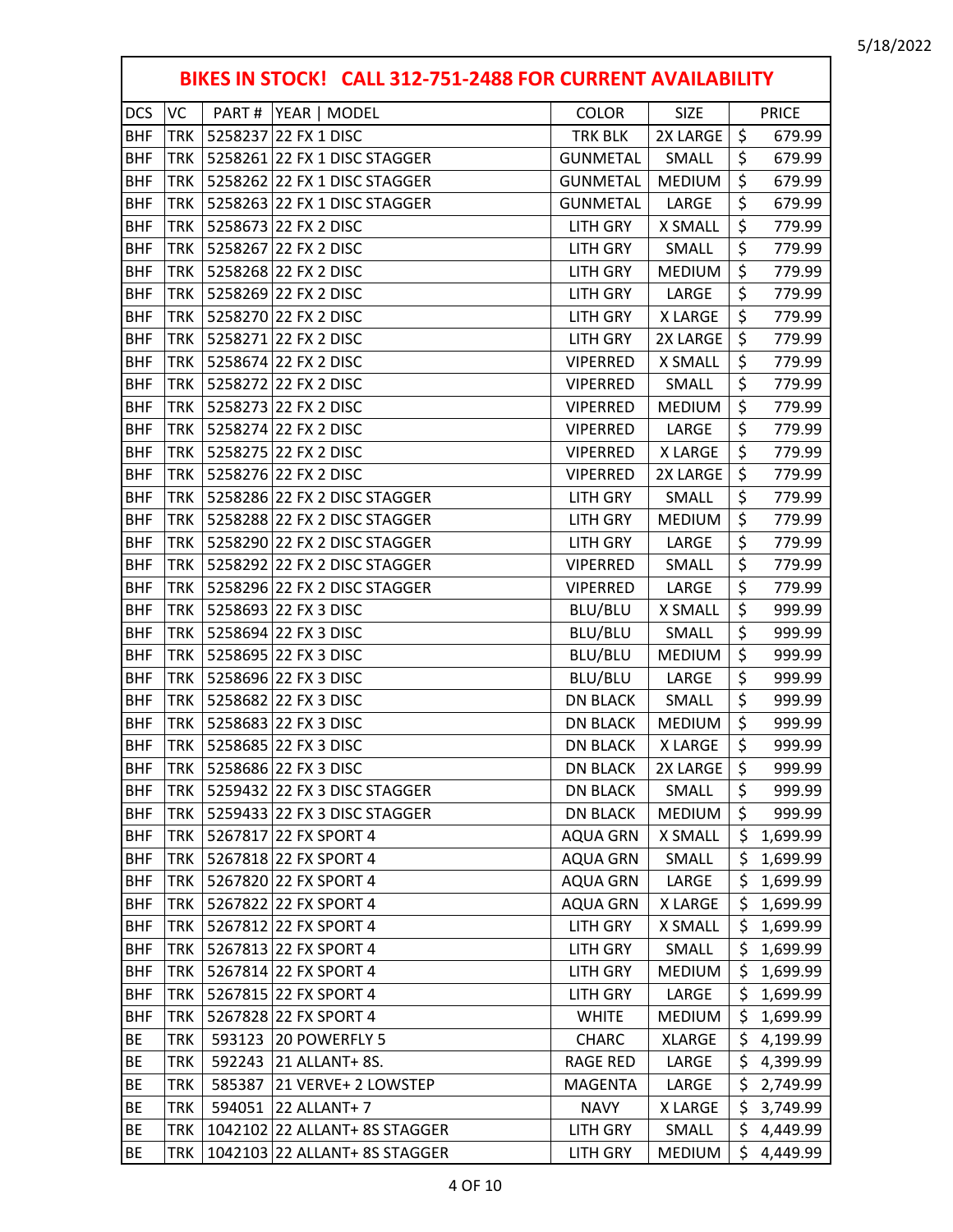|            | BIKES IN STOCK! CALL 312-751-2488 FOR CURRENT AVAILABILITY |        |                              |                 |                |                  |              |  |  |
|------------|------------------------------------------------------------|--------|------------------------------|-----------------|----------------|------------------|--------------|--|--|
| <b>DCS</b> | <b>VC</b>                                                  | PART#  | YEAR   MODEL                 | <b>COLOR</b>    | <b>SIZE</b>    |                  | <b>PRICE</b> |  |  |
| <b>BE</b>  | <b>TRK</b>                                                 |        | 592245 22 ALLANT+ 8S STAGGER | MAT GUNM        | SMALL          | \$               | 4,449.99     |  |  |
| <b>BE</b>  | <b>TRK</b>                                                 |        | 592246 22 ALLANT+ 8S STAGGER | MAT GUNM        | <b>MEDIUM</b>  | \$               | 4,449.99     |  |  |
| <b>BE</b>  | <b>TRK</b>                                                 |        | 594163 22 DOMANE + HP        | CHAR/BLK        | 56             | \$               | 6,999.99     |  |  |
| <b>BE</b>  | <b>TRK</b>                                                 |        | 1049352 22 DOMANE+ ALR       | TRK BLK         | 61             | \$               | 5,049.99     |  |  |
| BE         | <b>TRK</b>                                                 |        | 1042648 22 POWERFLY 4        | CHAR/MIA        | $S-27.5$       | \$               | 3,849.99     |  |  |
| <b>BE</b>  | <b>TRK</b>                                                 |        | 585381 22 VERVE+ 2           | <b>BLUE</b>     | X LARGE        | \$               | 2,849.99     |  |  |
| <b>BE</b>  | <b>TRK</b>                                                 |        | 585377 22 VERVE+ 2           | <b>GUNMETAL</b> | LARGE          | \$               | 2,849.99     |  |  |
| <b>BE</b>  | <b>TRK</b>                                                 | 585378 | <b>22 VERVE+ 2</b>           | <b>GUNMETAL</b> | <b>X LARGE</b> | \$               | 2,849.99     |  |  |
| <b>BE</b>  | <b>TRK</b>                                                 |        | 1042970 22 VERVE+ 2 LOWSTEP  | <b>AZURE</b>    | LARGE          | \$               | 2,849.99     |  |  |
| <b>BE</b>  | <b>TRK</b>                                                 |        | 5259464 22 VERVE+ 2 LOWSTEP  | <b>DEEPBLUE</b> | SMALL          | \$               | 2,849.99     |  |  |
| <b>BE</b>  | <b>TRK</b>                                                 |        | 585382 22 VERVE+ 2 LOWSTEP   | <b>GUNMETAL</b> | SMALL          | \$               | 2,849.99     |  |  |
| BE         | <b>TRK</b>                                                 |        | 585383 22 VERVE+ 2 LOWSTEP   | <b>GUNMETAL</b> | MEDIUM         | \$               | 2,849.99     |  |  |
| <b>BE</b>  | <b>TRK</b>                                                 |        | 585384 22 VERVE+ 2 LOWSTEP   | <b>GUNMETAL</b> | LARGE          | \$               | 2,849.99     |  |  |
| <b>BE</b>  | <b>TRK</b>                                                 |        | 594649 22 VERVE+ 3           | <b>MAT BLK</b>  | <b>MEDIUM</b>  | \$               | 3,299.99     |  |  |
| <b>BE</b>  | <b>TRK</b>                                                 |        | 594650 22 VERVE+ 3           | <b>MAT BLK</b>  | LARGE          | \$               | 3,299.99     |  |  |
| <b>BE</b>  | <b>TRK</b>                                                 |        | 5259459 22 VERVE+ 3 LOWSTEP  | <b>ALP BLUE</b> | <b>X SMALL</b> | \$               | 3,299.99     |  |  |
| <b>BE</b>  | <b>TRK</b>                                                 |        | 1051862 22 VERVE+ 3 LOWSTEP  | <b>MAT BLK</b>  | X SMALL        | \$               | 3,299.99     |  |  |
| <b>BE</b>  | <b>TRK</b>                                                 |        | 594653 22 VERVE+ 3 LOWSTEP   | <b>MAT BLK</b>  | <b>MEDIUM</b>  | \$               | 3,299.99     |  |  |
| <b>BE</b>  | <b>TRK</b>                                                 |        | 594654 22 VERVE+ 3 LOWSTEP   | <b>MAT BLK</b>  | LARGE          | \$               | 3,299.99     |  |  |
| BE         | <b>TRK</b>                                                 |        | 594656 22 VERVE+ 3 LOWSTEP   | <b>TEAL</b>     | <b>MEDIUM</b>  | \$               | 3,299.99     |  |  |
| <b>BE</b>  | <b>TRK</b>                                                 |        | 594657 22 VERVE+ 3 LOWSTEP   | <b>TEAL</b>     | LARGE          | \$               | 3,299.99     |  |  |
| <b>BUD</b> | <b>TRK</b>                                                 |        | 5259497 22 DUAL SPORT 1      | DARKBLUE        | SMALL          | \$               | 689.99       |  |  |
| <b>BUD</b> | <b>TRK</b>                                                 |        | 5259498 22 DUAL SPORT 1      | DARKBLUE        | <b>MEDIUM</b>  | \$               | 689.99       |  |  |
| <b>BUD</b> | <b>TRK</b>                                                 |        | 5259499 22 DUAL SPORT 1      | DARKBLUE        | LARGE          | \$               | 689.99       |  |  |
| <b>BUD</b> | <b>TRK</b>                                                 |        | 5259500 22 DUAL SPORT 1      | DARKBLUE        | <b>XLARGE</b>  | \$               | 689.99       |  |  |
| <b>BUD</b> | <b>TRK</b>                                                 |        | 5259489 22 DUAL SPORT 1      | LITH GRY        | SMALL          | \$               | 689.99       |  |  |
| <b>BUD</b> | <b>TRK</b>                                                 |        | 5259490 22 DUAL SPORT 1      | <b>LITH GRY</b> | <b>MEDIUM</b>  | \$               | 689.99       |  |  |
| <b>BUD</b> | <b>TRK</b>                                                 |        | 5259491 22 DUAL SPORT 1      | LITH GRY        | LARGE          | $\overline{\xi}$ | 689.99       |  |  |
| <b>BUD</b> | TRK                                                        |        | 5259492 22 DUAL SPORT 1      | LITH GRY        | X LARGE        | $\overline{\xi}$ | 689.99       |  |  |
| <b>BUD</b> | <b>TRK</b>                                                 |        | 5259493 22 DUAL SPORT 1      | SIL/RED         | SMALL          | \$               | 689.99       |  |  |
| <b>BUD</b> | <b>TRK</b>                                                 |        | 5259494 22 DUAL SPORT 1      | SIL/RED         | MEDIUM         | \$               | 689.99       |  |  |
| <b>BUD</b> | <b>TRK</b>                                                 |        | 5259495 22 DUAL SPORT 1      | SIL/RED         | LARGE          | \$               | 689.99       |  |  |
| <b>BUD</b> | <b>TRK</b>                                                 |        | 5259496 22 DUAL SPORT 1      | SIL/RED         | X LARGE        | \$               | 689.99       |  |  |
| <b>BUD</b> | <b>TRK</b>                                                 |        | 5259141 22 DUAL SPORT 2      | <b>MUL BLUE</b> | LARGE          | \$               | 789.99       |  |  |
| <b>BUD</b> | <b>TRK</b>                                                 |        | 5259142 22 DUAL SPORT 2      | <b>MUL BLUE</b> | <b>XLARGE</b>  | \$               | 789.99       |  |  |
| <b>BUD</b> | <b>TRK</b>                                                 |        | 5259135 22 DUAL SPORT 2      | <b>TREK BLK</b> | SMALL          | \$               | 789.99       |  |  |
| <b>BUD</b> | <b>TRK</b>                                                 |        | 5259136 22 DUAL SPORT 2      | <b>TREK BLK</b> | <b>MEDIUM</b>  | \$               | 789.99       |  |  |
| <b>BUD</b> | <b>TRK</b>                                                 |        | 5259137 22 DUAL SPORT 2      | <b>TREK BLK</b> | LARGE          | \$               | 789.99       |  |  |
| <b>BUD</b> | <b>TRK</b>                                                 |        | 5259143 22 DUAL SPORT 2      | <b>VIPERRED</b> | SMALL          | \$               | 789.99       |  |  |
| <b>BUD</b> | <b>TRK</b>                                                 |        | 5260108 22 DUAL SPORT 3      | <b>RAGE RED</b> | SMALL          | \$               | 979.99       |  |  |
| BR         | <b>TRK</b>                                                 | 0      | 06 MADONE SSLX               | <b>DISCOVER</b> | 56             |                  | \$10,000.00  |  |  |
| ΒR         | <b>TRK</b>                                                 |        | 601587 21 CHECKPOINT SL 6    | <b>CARB BLU</b> | 49             | \$               | 3,999.99     |  |  |
| ΒR         | <b>TRK</b>                                                 |        | 590096 21 CHECKPOINT SL 7    | <b>RAGE RED</b> | 58             | \$               | 6,299.99     |  |  |
| <b>BR</b>  | <b>TRK</b>                                                 |        | 1045573 21 DOMANE AL 2 DISC. | <b>PURPLE</b>   | 49             | \$               | 1,199.99     |  |  |
| <b>BR</b>  | <b>TRK</b>                                                 |        | 1045574 21 DOMANE AL 2 DISC. | <b>PURPLE</b>   | 52             | \$               | 1,199.99     |  |  |
| BR         | <b>TRK</b>                                                 |        | 1045558 21 DOMANE AL 3 DISC. | AQUA/BLK        | 44             | \$               | 1,379.99     |  |  |
|            |                                                            |        |                              |                 |                |                  |              |  |  |

 $\Gamma$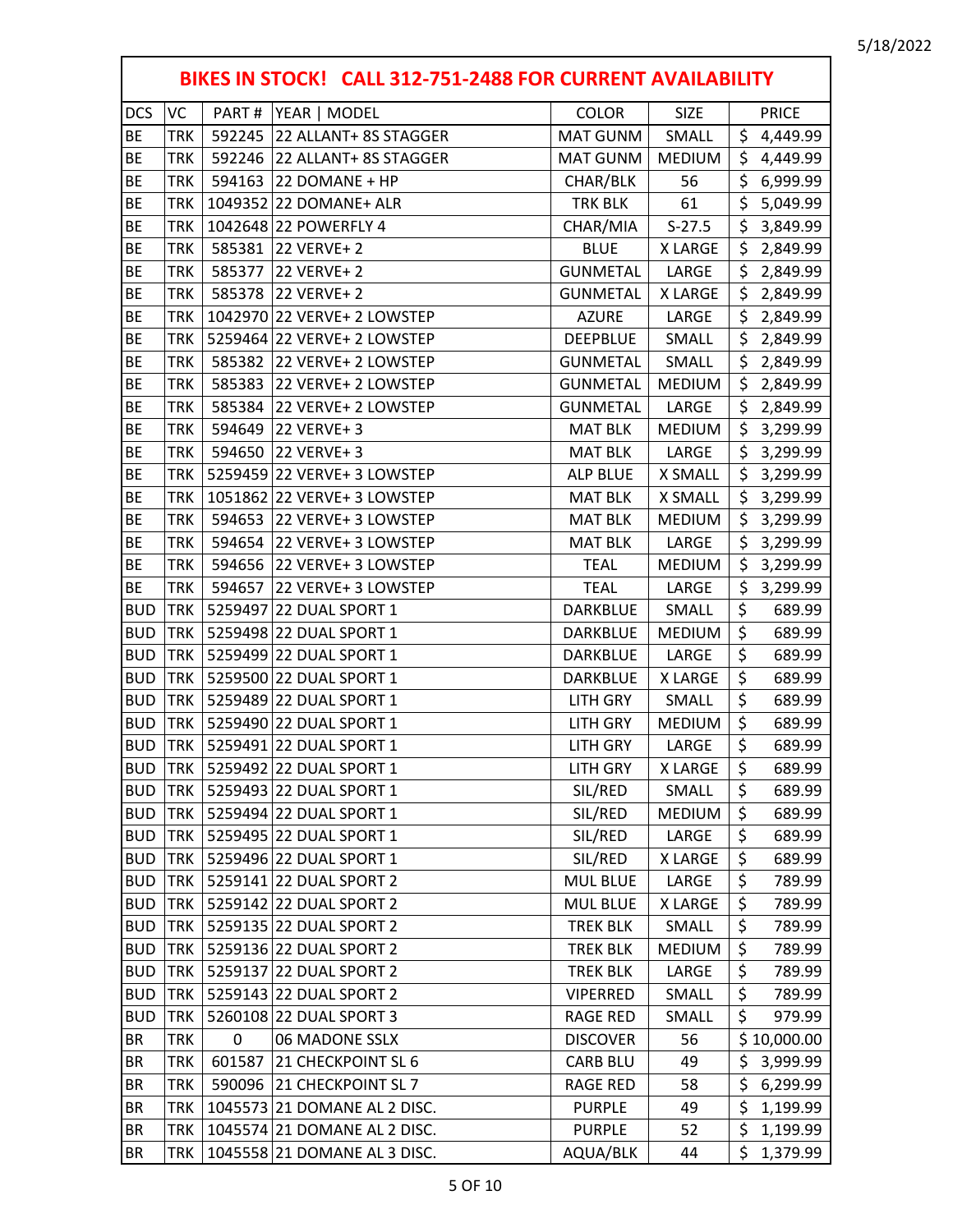|            |            | BIKES IN STOCK! CALL 312-751-2488 FOR CURRENT AVAILABILITY |                 |             |                                     |
|------------|------------|------------------------------------------------------------|-----------------|-------------|-------------------------------------|
| <b>DCS</b> | VC         | PART#<br>YEAR   MODEL                                      | <b>COLOR</b>    | <b>SIZE</b> | <b>PRICE</b>                        |
| <b>BR</b>  | TRK        | 1045562 21 DOMANE AL 3 DISC.                               | AQUA/BLK        | 52          | \$<br>1,379.99                      |
| <b>BR</b>  | <b>TRK</b> | 585581 21 DOMANE SL 7                                      | <b>MAT CHAR</b> | 52          | \$<br>6,499.99                      |
| <b>BR</b>  | <b>TRK</b> | 587027<br>21 MADONE SL 6 DISC                              | RED/BLK         | 62          | $\zeta$<br>4,699.99                 |
| <b>BR</b>  | <b>TRK</b> | 569325<br>22 520 DISC                                      | <b>DIABLORD</b> | 54          | \$<br>1,829.99                      |
| <b>BR</b>  | <b>TRK</b> | 5260846 22 CHECKPOINT ALR 5                                | WHT/BLK         | 52          | \$<br>2,499.99                      |
| <b>BR</b>  | <b>TRK</b> | 5260803 22 CHECKPOINT SL 5                                 | RED/NAVY        | 49          | $\overline{\xi}$<br>3,299.99        |
| <b>BR</b>  | <b>TRK</b> | 5260804 22 CHECKPOINT SL 5                                 | RED/NAVY        | 52          | \$<br>3,299.99                      |
| <b>BR</b>  | <b>TRK</b> | 5260805 22 CHECKPOINT SL 5                                 | RED/NAVY        | 54          | \$<br>3,299.99                      |
| <b>BR</b>  | <b>TRK</b> | 5260807 22 CHECKPOINT SL 5                                 | RED/NAVY        | 58          | \$<br>3,299.99                      |
| <b>BR</b>  | <b>TRK</b> | 5260808 22 CHECKPOINT SL 5                                 | RED/NAVY        | 61          | \$<br>3,299.99                      |
| <b>BR</b>  | <b>TRK</b> | 5260798 22 CHECKPOINT SL 5                                 | <b>SMOKE</b>    | 52          | \$<br>3,299.99                      |
| <b>BR</b>  | <b>TRK</b> | 5260799 22 CHECKPOINT SL 5                                 | <b>SMOKE</b>    | 54          | \$<br>3,299.99                      |
| <b>BR</b>  | <b>TRK</b> | 5260801 22 CHECKPOINT SL 5                                 | SMOKE           | 58          | \$<br>3,299.99                      |
| <b>BR</b>  | TRK        | 5260821 22 CHECKPOINT SL 6 ETAP                            | <b>CRIMSON</b>  | 49          | \$<br>4,299.99                      |
| <b>BR</b>  | <b>TRK</b> | 5260825 22 CHECKPOINT SL 6 ETAP                            | <b>CRIMSON</b>  | 58          | \$<br>4,299.99                      |
| <b>BR</b>  | <b>TRK</b> | 1044959 22 DOMANE AL 2                                     | BLK/CARB        | 47          | \$<br>1,099.99                      |
| <b>BR</b>  | <b>TRK</b> | 1044960 22 DOMANE AL 2                                     | BLK/CARB        | 50          | \$<br>1,099.99                      |
| <b>BR</b>  | <b>TRK</b> | 1044961 22 DOMANE AL 2                                     | BLK/CARB        | 52          | $\overline{\xi}$<br>1,099.99        |
| <b>BR</b>  | <b>TRK</b> | 1044962 22 DOMANE AL 2                                     | BLK/CARB        | 54          | \$<br>1,099.99                      |
| <b>BR</b>  | <b>TRK</b> | 1044963 22 DOMANE AL 2                                     | BLK/CARB        | 56          | \$<br>1,099.99                      |
| <b>BR</b>  | <b>TRK</b> | 1044965 22 DOMANE AL 2                                     | BLK/CARB        | 60          | \$<br>1,099.99                      |
| <b>BR</b>  | <b>TRK</b> | 1044966 22 DOMANE AL 2                                     | BLK/CARB        | 62          | \$<br>1,099.99                      |
| <b>BR</b>  | <b>TRK</b> | 1044951 22 DOMANE AL 2                                     | <b>BLU/BLK</b>  | 47          | \$<br>1,099.99                      |
| <b>BR</b>  | <b>TRK</b> | 1044952 22 DOMANE AL 2                                     | BLU/BLK         | 50          | \$<br>1,099.99                      |
| <b>BR</b>  | <b>TRK</b> | 1044953 22 DOMANE AL 2                                     | <b>BLU/BLK</b>  | 52          | $\overline{\xi}$<br>1,099.99        |
| <b>BR</b>  | TRK        | 1044954 22 DOMANE AL 2                                     | BLU/BLK         | 54          | \$<br>1,099.99                      |
| <b>BR</b>  | <b>TRK</b> | 1044957 22 DOMANE AL 2                                     | <b>BLU/BLK</b>  | 60          | \$<br>1,099.99                      |
| <b>BR</b>  | TRK        | 1045561 22 DOMANE AL 2 DISC                                | <b>BLACK</b>    | 49          | $\overline{\mathsf{S}}$<br>1,199.99 |
| <b>BR</b>  | TRK        | 1045557 22 DOMANE AL 2 DISC                                | <b>BLUE</b>     | 61          | \$<br>1,199.99                      |
| BR         | TRK        | 5259967 22 DOMANE AL 2 DISC                                | <b>VIPERRED</b> | 52          | \$<br>1,199.99                      |
| <b>BR</b>  | TRK        | 5263474 22 DOMANE AL 3 DISC                                | BLU/BLK         | 44          | \$<br>1,449.99                      |
| BR         | TRK        | 5263475 22 DOMANE AL 3 DISC                                | BLU/BLK         | 49          | \$<br>1,449.99                      |
| BR         | TRK        | 5263480 22 DOMANE AL 3 DISC                                | BLU/BLK         | 61          | \$<br>1,449.99                      |
| <b>BR</b>  | TRK        | 1045530 22 DOMANE AL 3 DISC                                | GRY/VOLT        | 44          | \$<br>1,449.99                      |
| BR         | TRK        | 1045532 22 DOMANE AL 3 DISC                                | GRY/VOLT        | 49          | \$<br>1,449.99                      |
| BR         | TRK        | 1045546 22 DOMANE AL 3 DISC                                | <b>WHITE</b>    | 49          | \$<br>1,449.99                      |
| <b>BR</b>  | TRK        | 1045548 22 DOMANE AL 3 DISC                                | <b>WHITE</b>    | 52          | \$<br>1,449.99                      |
| BR         | TRK        | 1045556 22 DOMANE AL 3 DISC                                | <b>WHITE</b>    | 61          | \$<br>1,449.99                      |
| <b>BR</b>  | TRK        | 1045607 22 DOMANE AL 4 DISC                                | <b>RED</b>      | 44          | \$<br>1,799.99                      |
| BR         | TRK        | 5260006 22 DOMANE AL 5 DISC                                | GRY/RED         | 58          | \$<br>2,099.99                      |
| <b>BR</b>  | TRK        | 5262839 22 DOMANE SL 5                                     | RED/BLUE        | 44          | \$<br>3,299.99                      |
| BR         | TRK        | 5262840 22 DOMANE SL 5                                     | RED/BLUE        | 47          | \$<br>3,299.99                      |
| BR         | TRK        | 5262841 22 DOMANE SL 5                                     | RED/BLUE        | 50          | \$<br>3,299.99                      |
| <b>BR</b>  | TRK        | 5262842 22 DOMANE SL 5                                     | RED/BLUE        | 52          | \$<br>3,299.99                      |
| BR         | TRK        | 5262843 22 DOMANE SL 5                                     | RED/BLUE        | 54          | \$<br>3,299.99                      |
| <b>BR</b>  | TRK        | 5262845 22 DOMANE SL 5                                     | RED/BLUE        | 58          | \$<br>3,299.99                      |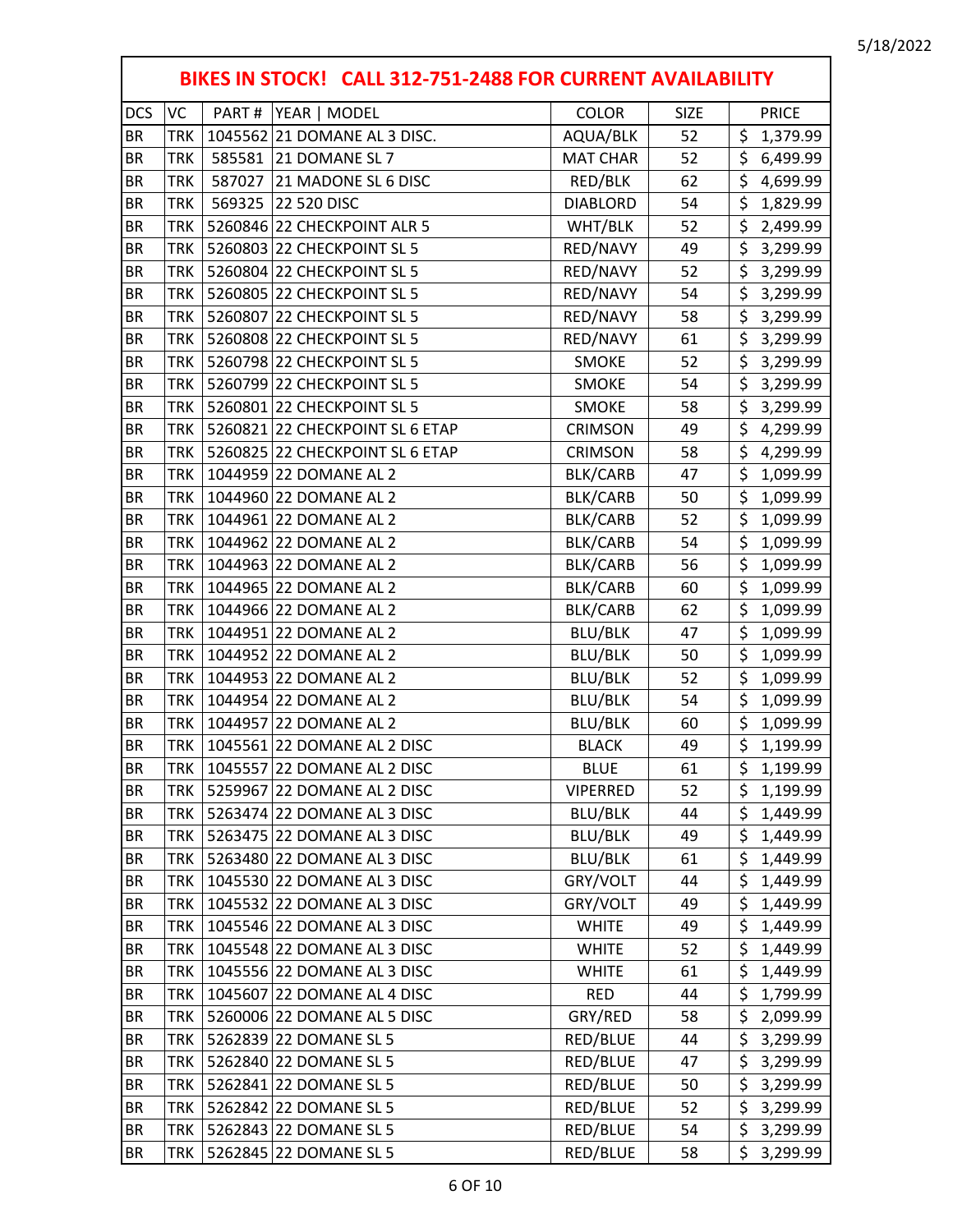٦

|            |            |        | BIKES IN STOCK! CALL 312-751-2488 FOR CURRENT AVAILABILITY |                 |             |                              |
|------------|------------|--------|------------------------------------------------------------|-----------------|-------------|------------------------------|
| <b>DCS</b> | VC         | PART#  | YEAR   MODEL                                               | <b>COLOR</b>    | <b>SIZE</b> | <b>PRICE</b>                 |
| <b>BR</b>  | TRK        |        | 5262846 22 DOMANE SL 5                                     | RED/BLUE        | 60          | \$<br>3,299.99               |
| <b>BR</b>  | <b>TRK</b> |        | 5262847 22 DOMANE SL 5                                     | RED/BLUE        | 62          | \$<br>3,299.99               |
| <b>BR</b>  | <b>TRK</b> |        | 5262830 22 DOMANE SL 5                                     | SATINBLK        | 44          | \$<br>3,299.99               |
| <b>BR</b>  | <b>TRK</b> |        | 5262831 22 DOMANE SL 5                                     | SATINBLK        | 47          | \$<br>3,299.99               |
| <b>BR</b>  | <b>TRK</b> |        | 5262832 22 DOMANE SL 5                                     | SATINBLK        | 50          | \$<br>3,299.99               |
| <b>BR</b>  | <b>TRK</b> |        | 5262836 22 DOMANE SL 5                                     | SATINBLK        | 58          | $\overline{\xi}$<br>3,299.99 |
| <b>BR</b>  | <b>TRK</b> |        | 5262848 22 DOMANE SL 5                                     | WHT/SIL         | 44          | \$<br>3,299.99               |
| <b>BR</b>  | <b>TRK</b> |        | 5262849 22 DOMANE SL 5                                     | WHT/SIL         | 47          | \$<br>3,299.99               |
| <b>BR</b>  | <b>TRK</b> |        | 5262852 22 DOMANE SL 5                                     | WHT/SIL         | 54          | \$<br>3,299.99               |
| <b>BR</b>  | <b>TRK</b> |        | 5262854 22 DOMANE SL 5                                     | WHT/SIL         | 58          | \$<br>3,299.99               |
| <b>BR</b>  | <b>TRK</b> |        | 5262855 22 DOMANE SL 5                                     | WHT/SIL         | 60          | \$<br>3,299.99               |
| <b>BR</b>  | <b>TRK</b> |        | 5262945 22 DOMANE SL 6                                     | AQUA/BLK        | 54          | \$<br>4,229.99               |
| <b>BR</b>  | <b>TRK</b> |        | 5262933 22 DOMANE SL 6                                     | CRIM/BLK        | 47          | \$<br>4,229.99               |
| <b>BR</b>  | <b>TRK</b> |        | 5262935 22 DOMANE SL 6                                     | CRIM/BLK        | 52          | \$<br>4,229.99               |
| <b>BR</b>  | <b>TRK</b> |        | 5262938 22 DOMANE SL 6                                     | CRIM/BLK        | 58          | \$<br>4,229.99               |
| <b>BR</b>  | <b>TRK</b> |        | 5262940 22 DOMANE SL 6                                     | CRIM/BLK        | 62          | \$<br>4,229.99               |
| <b>BR</b>  | <b>TRK</b> |        | 5263370 22 DOMANE SL 7                                     | PRISMATI        | 54          | \$<br>6,629.99               |
| <b>BR</b>  | <b>TRK</b> |        | 1044417 22 DOMANE SL 7 ETAP                                | <b>MAT CHAR</b> | 47          | \$<br>7,149.99               |
| <b>BR</b>  | <b>TRK</b> |        | 1044420 22 DOMANE SL 7 ETAP                                | <b>MAT CHAR</b> | 54          | \$<br>7,149.99               |
| <b>BR</b>  | <b>TRK</b> |        | 1044424 22 DOMANE SL 7 ETAP                                | <b>MAT CHAR</b> | 62          | \$<br>7,149.99               |
| <b>BR</b>  | <b>TRK</b> |        | 601656 22 EMONDA SL 5 DISC                                 | BLU/BLU         | 47          | \$<br>3,249.99               |
| <b>BR</b>  | <b>TRK</b> | 601657 | 22 EMONDA SL 5 DISC                                        | BLU/BLU         | 50          | \$<br>3,249.99               |
| <b>BR</b>  | <b>TRK</b> | 601658 | 22 EMONDA SL 5 DISC                                        | BLU/BLU         | 52          | \$<br>3,249.99               |
| <b>BR</b>  | <b>TRK</b> | 601659 | 22 EMONDA SL 5 DISC                                        | BLU/BLU         | 54          | \$<br>3,249.99               |
| <b>BR</b>  | <b>TRK</b> | 601660 | 22 EMONDA SL 5 DISC                                        | BLU/BLU         | 56          | \$<br>3,249.99               |
| <b>BR</b>  | TRK        | 601663 | 22 EMONDA SL 5 DISC                                        | BLU/BLU         | 58          | \$<br>3,249.99               |
| <b>BR</b>  | <b>TRK</b> | 601664 | 22 EMONDA SL 5 DISC                                        | BLU/BLU         | 60          | \$<br>3,249.99               |
| <b>BR</b>  | TRK        |        | 601665 22 EMONDA SL 5 DISC                                 | BLU/BLU         | 62          | \$<br>3,249.99               |
| BR         | TRK        |        | 601638 22 EMONDA SL 5 DISC                                 | <b>SILVER</b>   | 47          | \$.<br>3,249.99              |
| BR         | TRK        | 601649 | 22 EMONDA SL 5 DISC                                        | <b>SILVER</b>   | 50          | \$<br>3,249.99               |
| <b>BR</b>  | TRK        | 601650 | 22 EMONDA SL 5 DISC                                        | <b>SILVER</b>   | 52          | \$<br>3,249.99               |
| BR         | TRK        | 601651 | 22 EMONDA SL 5 DISC                                        | <b>SILVER</b>   | 54          | \$<br>3,249.99               |
| BR         | TRK        | 601652 | 22 EMONDA SL 5 DISC                                        | <b>SILVER</b>   | 56          | \$<br>3,249.99               |
| <b>BR</b>  | TRK        | 601653 | 22 EMONDA SL 5 DISC                                        | <b>SILVER</b>   | 58          | \$<br>3,249.99               |
| BR         | TRK        | 601654 | 22 EMONDA SL 5 DISC                                        | <b>SILVER</b>   | 60          | \$<br>3,249.99               |
| <b>BR</b>  | TRK        | 601655 | 22 EMONDA SL 5 DISC                                        | <b>SILVER</b>   | 62          | \$<br>3,249.99               |
| <b>BR</b>  | TRK        | 601827 | 22 EMONDA SL 6 DISC PRO                                    | BLK/RED         | 47          | \$<br>4,429.99               |
| BR         | TRK        | 601829 | 22 EMONDA SL 6 DISC PRO                                    | BLK/RED         | 52          | \$<br>4,429.99               |
| <b>BR</b>  | TRK        | 601855 | 22 EMONDA SL 6 DISC PRO                                    | BLK/RED         | 58          | \$<br>4,429.99               |
| BR         | TRK        | 601857 | 22 EMONDA SL 6 DISC PRO                                    | BLK/RED         | 62          | \$<br>4,429.99               |
| <b>BR</b>  | TRK        | 601799 | 22 EMONDA SL 6 DISC PRO                                    | GRY/CHRM        | 47          | \$<br>4,429.99               |
| BR         | TRK        | 601809 | 22 EMONDA SL 6 DISC PRO                                    | GRY/CHRM        | 52          | \$<br>4,429.99               |
| BR         | TRK        |        | 5258899 22 EMONDA SL 6 ETAP                                | RED/BLK         | 62          | \$<br>5,099.99               |
| <b>BR</b>  | TRK        |        | 5259178 22 EMONDA SL 7                                     | BLU/BLK         | 56          | \$<br>5,999.99               |
| BR         | TRK        |        | 5259181 22 EMONDA SL 7                                     | BLU/BLK         | 62          | \$<br>5,999.99               |
| <b>BR</b>  | TRK        |        | 5261003 22 MADONE SL 6                                     | VIPERRED        | 52          | \$<br>4,729.99               |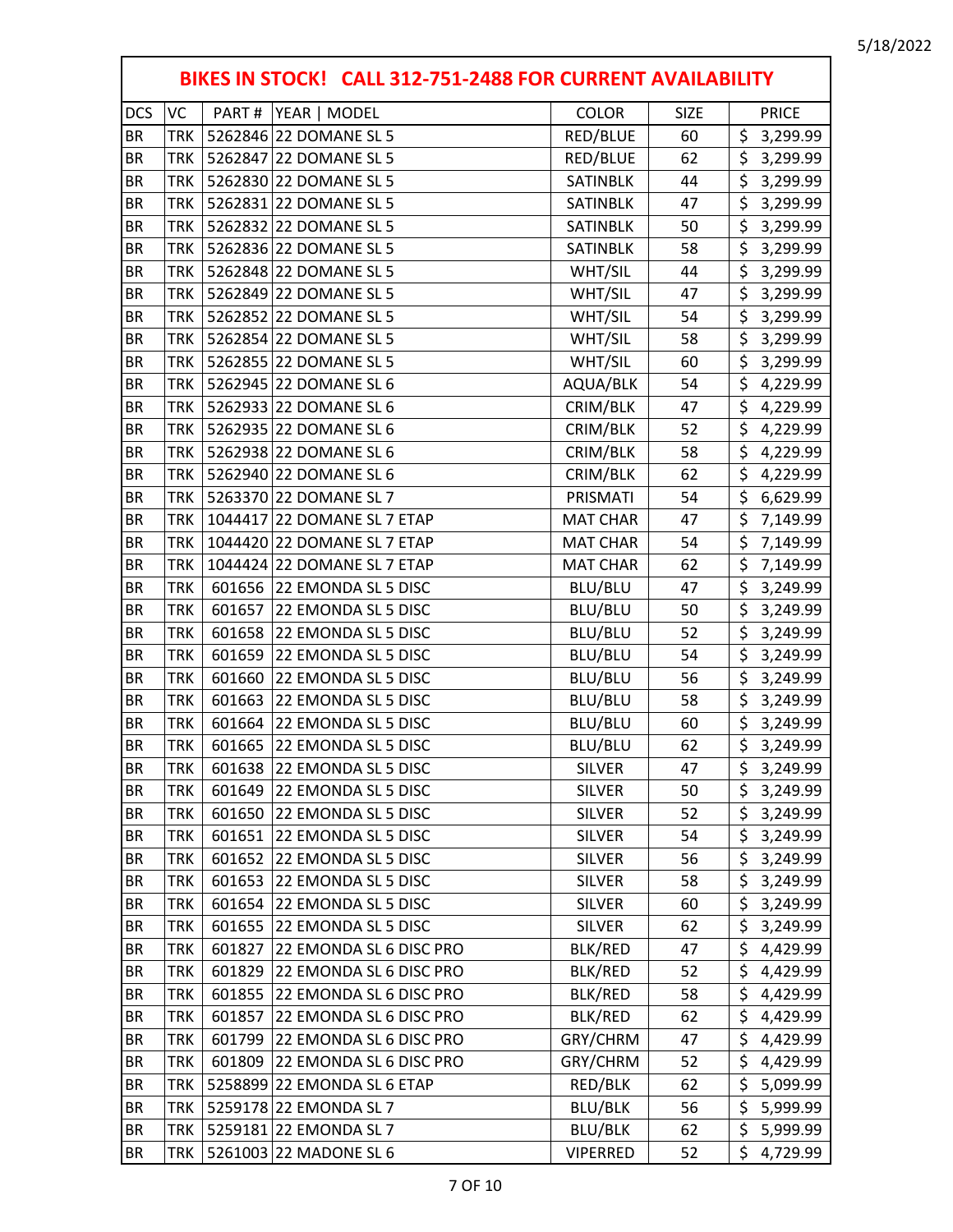|                 |            |        | BIKES IN STOCK! CALL 312-751-2488 FOR CURRENT AVAILABILITY |                 |             |                                 |              |
|-----------------|------------|--------|------------------------------------------------------------|-----------------|-------------|---------------------------------|--------------|
| <b>DCS</b>      | VC         | PART#  | YEAR   MODEL                                               | <b>COLOR</b>    | <b>SIZE</b> |                                 | <b>PRICE</b> |
| <b>BR</b>       | <b>TRK</b> |        | 5261005 22 MADONE SL 6                                     | <b>VIPERRED</b> | 56          | \$                              | 4,729.99     |
| <b>BR</b>       | <b>TRK</b> |        | 5261058 22 MADONE SL 7                                     | <b>DEEP BLU</b> | 60          | \$                              | 6,699.99     |
| <b>BR</b>       | <b>TRK</b> |        | 5261059 22 MADONE SL 7                                     | <b>DEEP BLU</b> | 62          | \$                              | 6,699.99     |
| BP <sub>1</sub> | <b>TRK</b> |        | 1145650 22 DOMANE SLR 7 P1                                 | SIL/GRY         | 56          | \$                              | 8,399.99     |
| <b>BRF</b>      | <b>TRK</b> |        | 1040778 21 CHECKPOINT SL FRAMESET                          | <b>CARB RED</b> | 58          | \$                              | 2,199.99     |
| <b>BRF</b>      | <b>TRK</b> |        | 1041697 22 EMONDA SLR DISC F/S                             | RED/BLK         | 54          | \$                              | 4,119.99     |
| <b>BRC</b>      | <b>TRK</b> |        | 1049302 21 CROCKETT 5 DISC                                 | GRY/BLK         | 52          | \$                              | 2,399.99     |
| BY              | <b>TRK</b> |        | 547723 22 KICKSTER                                         | BLK/RED         | 12          | \$                              | 179.99       |
| BY              | <b>TRK</b> | 547724 | <b>22 KICKSTER</b>                                         | <b>VICEPINK</b> | 12          | $\overline{\boldsymbol{\zeta}}$ | 179.99       |
| BY              | <b>TRK</b> | 580864 | 22 PRECALIBER 12                                           | <b>ROYAL</b>    | 12B         | $\overline{\xi}$                | 279.99       |
| BY              | <b>TRK</b> | 580866 | 22 PRECALIBER 12                                           | <b>VICEPINK</b> | 12G         | $\overline{\xi}$                | 279.99       |
| BY              | <b>TRK</b> | 580871 | 22 PRECALIBER 16                                           | <b>PNKFROST</b> | 16G         | \$                              | 299.99       |
| BY              | <b>TRK</b> | 580869 | 22 PRECALIBER 16                                           | ROARANGE        | 16B         | $\overline{\xi}$                | 299.99       |
| BY              | <b>TRK</b> | 580870 | 22 PRECALIBER 16                                           | <b>TREK BLK</b> | 16B         | $\overline{\xi}$                | 299.99       |
| BY              | <b>TRK</b> | 580872 | 22 PRECALIBER 16                                           | <b>ULTRAVLT</b> | 16G         | \$                              | 299.99       |
| BY              | <b>TRK</b> | 585205 | 22 PRECALIBER 20 7 SPD                                     | <b>ALP BLUE</b> | 20B         | $\overline{\boldsymbol{\zeta}}$ | 399.99       |
| BY              | <b>TRK</b> | 585206 | 22 PRECALIBER 20 7 SPD                                     | <b>CRYS WHT</b> | 20G         | $\overline{\xi}$                | 399.99       |
| BY              | <b>TRK</b> | 587086 | 22 PRECALIBER 20 7 SPD                                     | <b>TREK BLK</b> | 20B         | $\overline{\xi}$                | 399.99       |
| BY              | <b>TRK</b> | 586964 | 22 PRECALIBER 20 7 SPD                                     | <b>TRK BLK</b>  | 20G         | $\overline{\boldsymbol{\zeta}}$ | 399.99       |
| BY              | <b>TRK</b> | 585372 | 22 PRECALIBER 20 CST                                       | <b>ALP BLUE</b> | 20B         | $\overline{\xi}$                | 329.99       |
| BY              | <b>TRK</b> | 585374 | 22 PRECALIBER 20 CST                                       | <b>CRYS WHT</b> | 20G         | $\overline{\xi}$                | 329.99       |
| BY              | <b>TRK</b> |        | 1044879 22 PRECALIBER 20 CST                               | <b>PURPLE</b>   | 20G         | $\overline{\xi}$                | 329.99       |
| BY              | <b>TRK</b> | 585373 | 22 PRECALIBER 20 CST                                       | <b>TREK BLK</b> | 20B         | \$                              | 329.99       |
| BY              | <b>TRK</b> | 585375 | 22 PRECALIBER 20 CST                                       | TRK BLK         | 20G         | \$                              | 329.99       |
| BY              | <b>TRK</b> | 585247 | 22 PRECALIBER 24                                           | MAGENTA         | 24G         | $\overline{\xi}$                | 439.99       |
| BY              | <b>TRK</b> | 585244 | 22 PRECALIBER 24                                           | <b>RAD RED</b>  | 24B         | \$                              | 439.99       |
| BY              | <b>TRK</b> | 586621 | 22 PRECALIBER 24 SUSP                                      | <b>CRYS WHT</b> | 24G         | $\overline{\xi}$                | 469.99       |
| BY              | <b>TRK</b> |        | 586620 22 PRECALIBER 24 SUSP                               | <b>MAGENTA</b>  | 24G         | $\overline{\xi}$                | 469.99       |
| BY              | <b>TRK</b> |        | 586618 22 PRECALIBER 24 SUSP                               | RAD RED         | 24B         | \$                              | 469.99       |
| BY              | <b>TRK</b> |        | 586619 22 PRECALIBER 24 SUSP                               | <b>TREK BLK</b> | 24B         | \$                              | 469.99       |
| BY              | <b>TRK</b> | 569693 | 22 WAHOO 24                                                | <b>BLU/SIL</b>  | 24          | \$                              | 499.99       |
| BY              | <b>TRK</b> |        | 1049920 22 WAHOO 24                                        | GRY/RED         | 24          | \$                              | 499.99       |
| BY              | <b>TRK</b> | 569692 | 22 WAHOO 24                                                | RED/BLK         | 24          | \$                              | 499.99       |
| BY              | <b>TRK</b> |        | 569703 22 WAHOO 26                                         | BLK/VOLT        | 26          | \$                              | 559.99       |
| BY              | <b>TRK</b> |        | 1049926 22 WAHOO 26                                        | <b>PUR FLIP</b> | 26          | \$                              | 559.99       |
| BY              | <b>TRK</b> | 569707 | 22 WAHOO 26                                                | SIL/ORG         | 26          | \$                              | 559.99       |
|                 |            |        |                                                            |                 |             |                                 |              |
| <b>DCS</b>      | VC         | PART#  | YEAR   MODEL                                               | COLOR           | <b>SIZE</b> |                                 | <b>PRICE</b> |
| <b>BCC</b>      | EBC        | 571810 | 22 CRUISER 1 STEP OVER                                     | <b>MAT BLK</b>  | 24"         | \$                              | 399.99       |
| <b>BCC</b>      | EBC        | 571740 | 22 CRUISER 1 STEP OVER                                     | <b>MAT BLK</b>  | 26"         | \$                              | 399.99       |
| <b>BCC</b>      | EBC        | 571741 | 22 CRUISER 1 STEP OVER                                     | <b>MAT BLK</b>  | 26" TALL    | \$                              | 399.99       |
| <b>BCC</b>      | EBC        | 571742 | 22 CRUISER 1 STEP OVER                                     | <b>MAT BLUE</b> | 26"         | \$                              | 399.99       |
| <b>BCC</b>      | EBC        | 585210 | 22 CRUISER 1 STEP OVER                                     | <b>SON BLUE</b> | 24"         | \$                              | 399.99       |
| <b>BCC</b>      | EBC        | 571813 | 22 CRUISER 1 STEP THRU                                     | <b>BLACK</b>    | 26"         | \$                              | 399.99       |
| <b>BCC</b>      | EBC        | 585211 | 22 CRUISER 1 STEP THRU                                     | <b>BORABLUE</b> | 24"         | \$                              | 399.99       |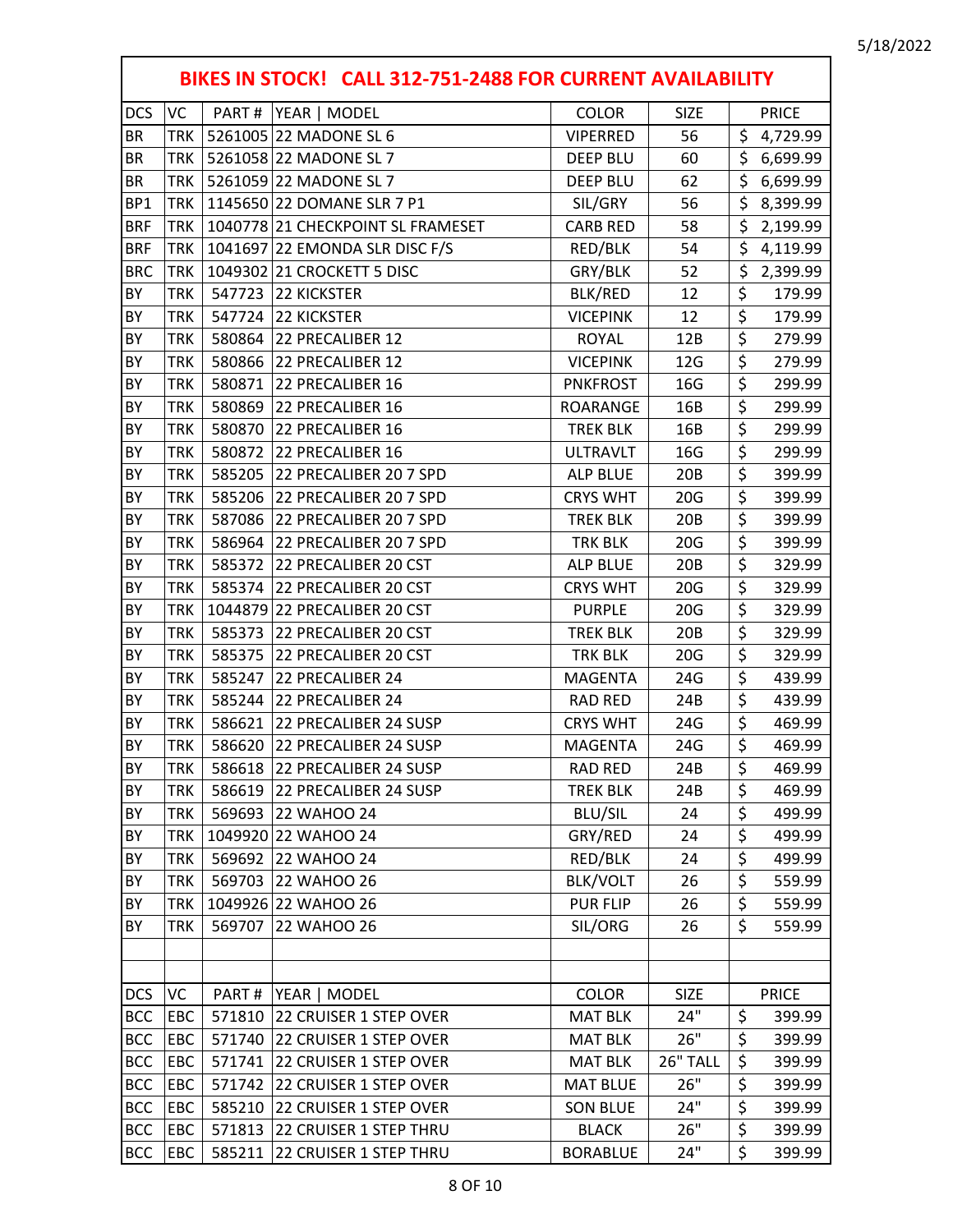|            | BIKES IN STOCK! CALL 312-751-2488 FOR CURRENT AVAILABILITY |        |                                       |                 |               |                                 |              |  |  |  |
|------------|------------------------------------------------------------|--------|---------------------------------------|-----------------|---------------|---------------------------------|--------------|--|--|--|
| <b>DCS</b> | VC                                                         | PART#  | YEAR   MODEL                          | <b>COLOR</b>    | <b>SIZE</b>   |                                 | <b>PRICE</b> |  |  |  |
| <b>BCC</b> | EBC                                                        | 571815 | 22 CRUISER 1 STEP THRU                | <b>BRONZE</b>   | 26"           | \$                              | 399.99       |  |  |  |
| <b>BCC</b> | EBC                                                        |        | 571846 22 CRUISER 1 STEP THRU         | PRL WHIT        | 24"           | \$                              | 399.99       |  |  |  |
| <b>BCC</b> | EBC                                                        | 571817 | 22 CRUISER 1 STEP THRU                | PRL WHIT        | 26"           | \$                              | 399.99       |  |  |  |
| <b>BCC</b> | EBC                                                        | 571845 | 22 CRUISER 1 STEP THRU                | <b>SPNG GRN</b> | 24"           | $\overline{\xi}$                | 399.99       |  |  |  |
| <b>BCC</b> | EBC                                                        | 571818 | 22 CRUISER 1 STEP THRU                | <b>SUN YLLW</b> | 26"           | $\overline{\boldsymbol{\zeta}}$ | 399.99       |  |  |  |
| <b>BCC</b> | EBC                                                        | 571806 | 22 CRUISER 7D STEP OVER               | <b>MAT BLK</b>  | 26"           | $\overline{\xi}$                | 439.99       |  |  |  |
| <b>BCC</b> | EBC                                                        | 571807 | 22 CRUISER 7D STEP OVER               | <b>MAT BLK</b>  | 26" TALL      | \$                              | 439.99       |  |  |  |
| <b>BCC</b> | EBC                                                        | 571833 | 22 CRUISER 7D STEP THRU               | <b>BRONZE</b>   | 26"           | \$                              | 439.99       |  |  |  |
| <b>BCC</b> | EBC                                                        | 571832 | 22 CRUISER 7D STEP THRU               | <b>FNCH BLU</b> | 26"           | \$                              | 439.99       |  |  |  |
| <b>BCC</b> | EBC                                                        | 571843 | 22 CRUISER 7D STEP THRU               | PRL WHT         | 24"           | \$                              | 439.99       |  |  |  |
| <b>BCC</b> | EBC                                                        | 571835 | 22 CRUISER 7D STEP THRU               | PRL WHT         | 26"           | \$                              | 439.99       |  |  |  |
| <b>BCC</b> | EBC                                                        | 571834 | 22 CRUISER 7D STEP THRU               | <b>SPNG GRN</b> | 26"           | \$                              | 439.99       |  |  |  |
| <b>BCC</b> | EBC                                                        | 539470 | 22 CRUISER LUX 1 STEP OVER            | <b>MET BLK</b>  | 26"           | $\overline{\boldsymbol{\zeta}}$ | 519.99       |  |  |  |
| <b>BCC</b> | EBC                                                        | 584975 | 22 TOWNIE ORIG 7D EQ STEP OVER        | <b>MAT BLK</b>  | 26"           | $\overline{\xi}$                | 729.99       |  |  |  |
| <b>BCC</b> | EBC                                                        | 584976 | 22 TOWNIE ORIG 7D EQ STEP OVER        | <b>MAT BLK</b>  | 26" TALL      | $\overline{\boldsymbol{\zeta}}$ | 729.99       |  |  |  |
| <b>BCC</b> | EBC                                                        |        | 584973 22 TOWNIE ORIG 7D EQ STEP OVER | <b>NICKEL</b>   | 26"           | \$                              | 729.99       |  |  |  |
| <b>BCC</b> | EBC                                                        | 584971 | 22 TOWNIE ORIG 7D EQ STEP OVER        | <b>OX BLUE</b>  | 26"           | \$                              | 729.99       |  |  |  |
| <b>BCC</b> | EBC                                                        | 584992 | 22 TOWNIE ORIG 7D EQ STEP THRU        | <b>ARC BLUE</b> | 24"           | \$                              | 729.99       |  |  |  |
| <b>BCC</b> | EBC                                                        | 584991 | 22 TOWNIE ORIG 7D EQ STEP THRU        | <b>ARC BLUE</b> | 26"           | \$                              | 729.99       |  |  |  |
| <b>BCC</b> | EBC                                                        | 584984 | 22 TOWNIE ORIG 7D EQ STEP THRU        | <b>CURRY</b>    | 24"           | $\overline{\boldsymbol{\zeta}}$ | 729.99       |  |  |  |
| <b>BCC</b> | EBC                                                        | 584983 | 22 TOWNIE ORIG 7D EQ STEP THRU        | <b>CURRY</b>    | 26"           | \$                              | 729.99       |  |  |  |
| <b>BCC</b> | EBC                                                        | 584995 | 22 TOWNIE ORIG 7D EQ STEP THRU        | PALM GN         | 26"           | \$                              | 729.99       |  |  |  |
| <b>BCC</b> | EBC                                                        | 584989 | 22 TOWNIE ORIG 7D EQ STEP THRU        | <b>VIOLET</b>   | 26"           | \$                              | 729.99       |  |  |  |
| <b>BCC</b> | EBC                                                        | 585007 | 22 TOWNIE ORIG 7D STEP OVER           | <b>MAT BLK</b>  | 26"           | $\overline{\xi}$                | 629.99       |  |  |  |
| <b>BCC</b> | EBC                                                        | 585008 | 22 TOWNIE ORIG 7D STEP OVER           | <b>MAT BLK</b>  | 26" TALL      | \$                              | 629.99       |  |  |  |
| <b>BCC</b> | EBC                                                        | 585005 | 22 TOWNIE ORIG 7D STEP OVER           | <b>NICKEL</b>   | 26"           | \$                              | 629.99       |  |  |  |
| <b>BCC</b> | EBC                                                        | 585003 | 22 TOWNIE ORIG 7D STEP OVER           | OX BLUE         | 26"           | $\overline{\xi}$                | 629.99       |  |  |  |
| <b>BCC</b> | EBC                                                        |        | 589317 22 TOWNIE ORIG 7D STEP THRU    | <b>ARTICBLU</b> | 24"           | $\overline{\xi}$                | 629.99       |  |  |  |
| <b>BCC</b> | EBC                                                        |        | 585019 22 TOWNIE ORIG 7D STEP THRU    | ARTICBLU        | 26"           | $\overline{\xi}$                | 629.99       |  |  |  |
| <b>BCC</b> | EBC                                                        |        | 585016 22 TOWNIE ORIG 7D STEP THRU    | <b>COBALT</b>   | 26"           | \$                              | 629.99       |  |  |  |
| <b>BCC</b> | EBC                                                        |        | 589313 22 TOWNIE ORIG 7D STEP THRU    | <b>CURRY</b>    | 24"           | \$                              | 629.99       |  |  |  |
| <b>BCC</b> | EBC                                                        |        | 585015 22 TOWNIE ORIG 7D STEP THRU    | <b>CURRY</b>    | 26"           | \$                              | 629.99       |  |  |  |
| <b>BCC</b> | EBC                                                        |        | 585021 22 TOWNIE ORIG 7D STEP THRU    | PALM GN         | 26"           | \$                              | 629.99       |  |  |  |
| <b>BCC</b> | EBC                                                        |        | 585017 22 TOWNIE ORIG 7D STEP THRU    | PINEAPPL        | 26"           | \$                              | 629.99       |  |  |  |
| <b>BCC</b> | <b>EBC</b>                                                 |        | 585018 22 TOWNIE ORIG 7D STEP THRU    | <b>VIOLET</b>   | 26"           | \$                              | 629.99       |  |  |  |
| <b>BE</b>  | EBC                                                        |        | 5262211 22 TOWNIE GO! 7D STEP-OVER    | <b>MAT BLK</b>  | 27.5"         | \$                              | 1,749.99     |  |  |  |
| BE         | EBC                                                        |        | 5262210 22 TOWNIE GO! 7D STEP-OVER    | <b>MET GRN</b>  | 27.5"         | \$                              | 1,749.99     |  |  |  |
| <b>BE</b>  | EBC                                                        |        | 1050616 22 TOWNIE GO! 8D EQ STEP OVER | <b>MAT BLK</b>  | <b>MEDIUM</b> | $\zeta$                         | 2,449.99     |  |  |  |
| <b>BE</b>  | EBC                                                        |        | 584810 22 TOWNIE PATH GO! STEP-OVER   | <b>GREY</b>     | <b>MEDIUM</b> | \$                              | 3,849.99     |  |  |  |
| <b>BE</b>  | EBC                                                        |        | 5257459 22 VALE GO! EQ S              | <b>BLU OPAL</b> | <b>MEDIUM</b> | \$                              | 3,749.99     |  |  |  |
| BE         | EBC                                                        |        | 5257457 22 VALE GO! EQ S              | <b>SLATEGRY</b> | <b>MEDIUM</b> | \$                              | 3,749.99     |  |  |  |
| <b>BU</b>  | EBC                                                        |        | 529783 22 LOFT 7D LADIES              | CREAM           | SMALL         | \$                              | 629.99       |  |  |  |
| <b>BU</b>  | EBC                                                        |        | 529782 22 LOFT 7D LADIES              | CREAM           | <b>MEDIUM</b> | \$                              | 629.99       |  |  |  |
| <b>BU</b>  | EBC                                                        | 581010 | 22 LOFT 7D LADIES                     | SANGRIA         | SMALL         | \$                              | 629.99       |  |  |  |
| <b>BU</b>  | EBC                                                        |        | 547210 22 LOFT 7D LADIES              | SEAFOAM         | SMALL         | \$                              | 629.99       |  |  |  |
| BU         | EBC                                                        |        | 547209 22 LOFT 7D LADIES              | SEAFOAM         | <b>MEDIUM</b> | \$                              | 629.99       |  |  |  |

Г